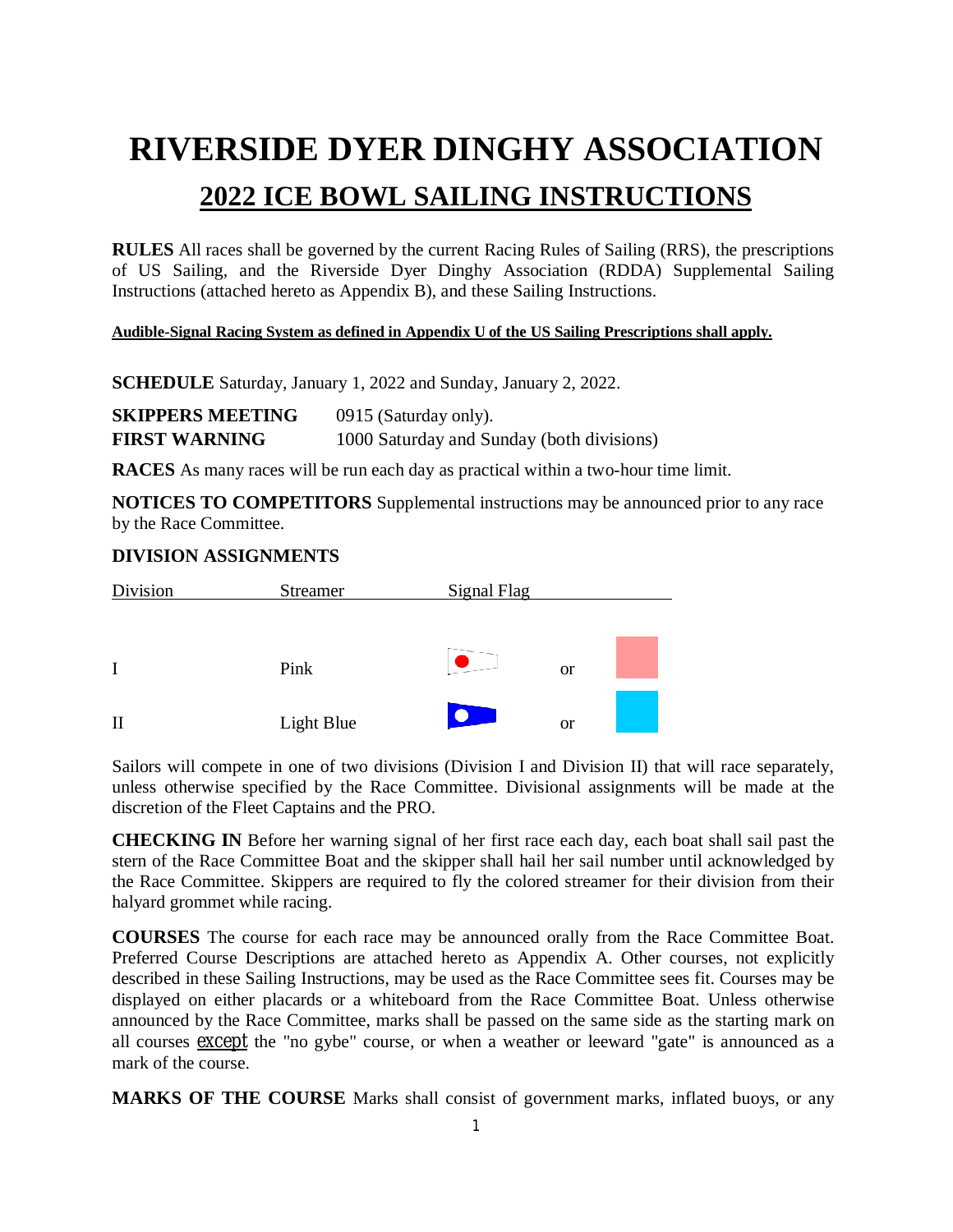other identifiable object selected by the Race Committee.

While racing, no boat may sail between any of the docks of the RYC marina.

The Race Committee may decide to set an "offset" mark near the weather mark and/or a weather and/or a leeward gate which shall consist of two marks approximately fifteen yards apart. If an offset mark is set and announced, boats must round the offset mark, after the weather mark, prior to continuing the course. If either a weather or a leeward gate is set and announced as a mark of the course, boats must sail between the two marks from the direction of the previous mark and subsequently round **either** mark prior to continuing the course. If the course is displayed on either placards or a whiteboard, a weather offset shall be designated by "+0", a weather gate shall be designated by "+WG" and a leeward gate shall be designated with "+LG"

**STARTING AND FINISHING** The Start Line shall be between a staff displaying an orange flag on the Race Committee Boat and a mark. The Finish Line shall be between a staff displaying a blue flag on the Race Committee Boat and a mark.

The Race Committee will **announce orally and/or fly a signal flag** that corresponds to the division during that division's Starting Sequence. **Divisions may be started separately or together at the discretion of the Race Committee.** Boats whose warning signal has not been made shall avoid the starting area during the start sequence for the other division. Upon finishing, boats must clear the Finish Line and the finish area, and not impede those boats still racing. Failure to keep clear of the starting and finishing areas may result in disqualification by the Race Committee without a hearing.

After completing the first leg of the course, a boat shall not cross the Start Line. A boat shall not cross the Finish Line until she is completing the last leg of the course and finishes. A boat that breaks these rules may correct the error by sailing back through the Start/Finish Line and leaving the start/finish marks on the correct side. This changes rule 28.1. The line between the signal boat and the start/finish marks shall be considered to be an *obstruction* for the purposes of RRS 19.

**STARTING SEQUENCE** Each division shall be given a two-minute audible start sequence, which modifies Appendix U.

**INDIVIDUAL RECALL** The Race Committee shall endeavor to hail each OCS boat. Failure by the Race Committee to hail a boat that was OCS or failure of a competitor to hear the Individual Recall horn shall not be grounds for redress.

**SCORING** A low point scoring system shall be used. One race constitutes a regatta. There will be NO throw outs. This modifies RRS A2.

**CAPSIZE** Any skipper who capsizes and is not wearing a dry suit is finished racing for that day. Any skipper who capsizes while wearing a dry suit has the option to return to racing or retire. Every skipper shall render all possible assistance to any person in peril when in a position to do so. Skippers rendering assistance shall be awarded at the skipper's option, either: (1) Position at the time of his or her rendering assistance, if that can be determined by the Race Committee; (2) average for the day of all races, or (3) DNC. **The RDDA strongly recommends that sailors wear a dry suit while sailing.**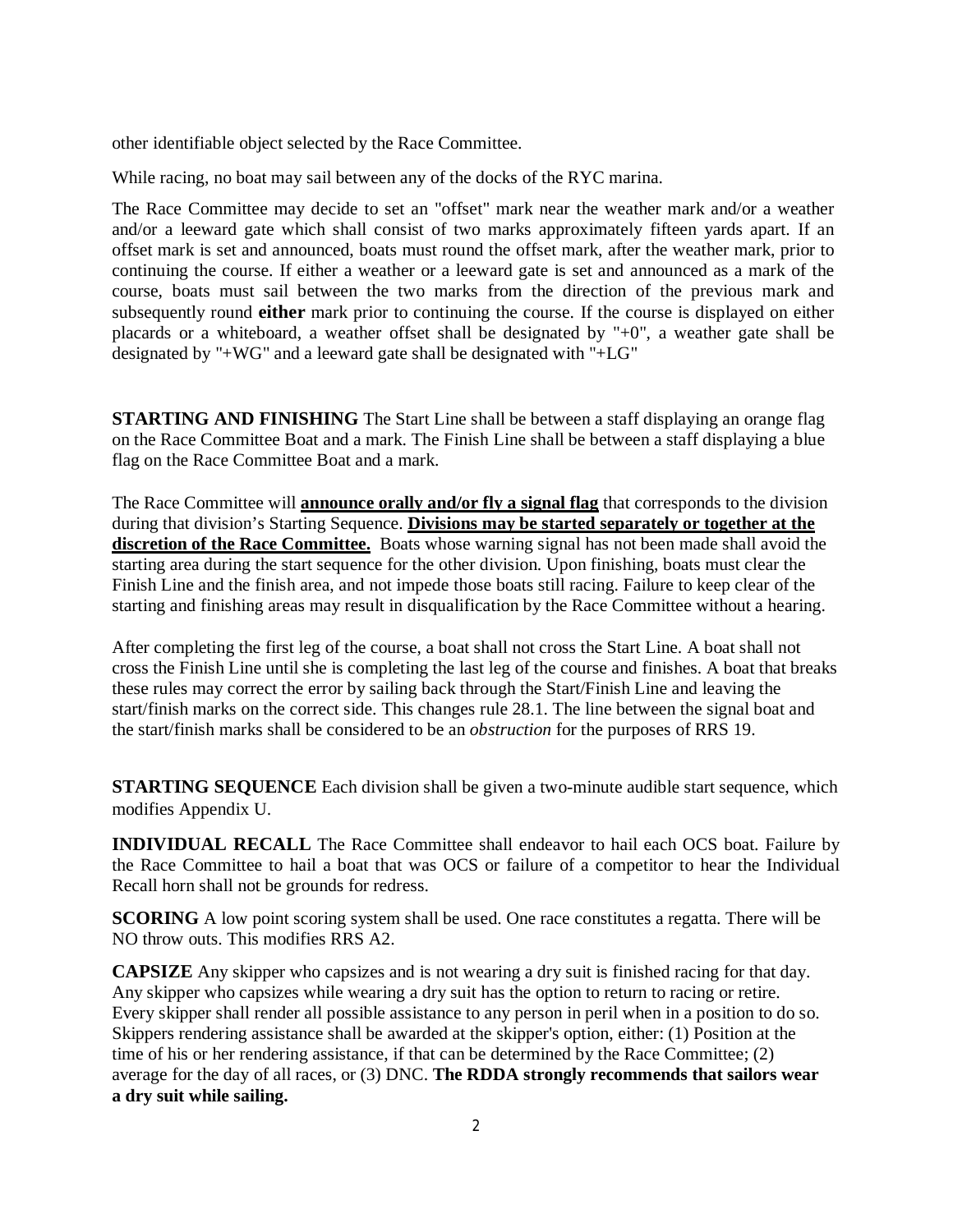**PROTESTS** The protesting boat shall immediately inform the boat being protested by hailing the word "protest"; however, the protesting boat does not need to display a red flag. Immediately upon finishing, the protesting boat shall notify the Race Committee, giving the sail number(s) of the protesting and protested boat(s). This modifies RRS 61.1.

The protest will be heard immediately after racing using "Three Minute Justice". The protestor and protestee shall each select a judge from those present. Those two judges shall select a third judge. One of the judges shall be the timekeeper. Each of the parties and their witnesses shall have two minutes to make their statements. The judges shall make every effort to render their decision promptly. The judges will notify the RC of the results of the hearing. Spectators are encouraged to observe both the parties' statements and the judges' determination. This modifies RRS 91(a).

Exceptions: If one or both parties to the protest are not available immediately following racing, Three Minute Justice shall be heard the following race day or at a mutually agreed time, organized by the protesting parties. If the judges decide there is boat damage, personal injury, gross misconduct, a redress against the Race Committee or other exceptional situation, a full hearing will be held as soon as possible, in accordance with RRS 63 and 91(a).

**PENALTIES** Except for "No Gybe" courses, the penalty for breaking a rule of Part 2 will be a "One Turn Penalty" which involves making a penalty turn as soon after the incident as possible and must include one tack and one gybe in either order. This modifies RRS 44.1.

For "No Gybe" courses, a scoring penalty of 10% of the score for Did Not Finish, rounded to the nearest whole number, will be used and a boat may not be exonerated by making a penalty turn under RRS 44.1. A boat taking a scoring penalty does not need to display a yellow flag. Boats accepting the scoring penalty shall notify the Race Committee immediately upon finishing, or at the first reasonable opportunity. This modifies RRS 44.3.

**PRIZES AND QUALIFICATION** Prizes will be awarded in each division to the skippers with the first through third lowest cumulative scores.

**PARTICIPANTS' RESPONSIBILITIES** As a condition precedent to his or her participation in any race or series (including without limitation all activities relating thereto) sponsored or undertaken by the Riverside Yacht Club, Inc. or the Riverside Dyer Dinghy Association, each participant agrees that the safety of the boat and its crew and the decision whether or not to start or continue a race is solely his or her responsibility, and each boat and each participant waives any and all claims, including without limitation any claim in respect of assistance given or not given, against Riverside Yacht Club, Inc. or the Riverside Dyer Dinghy Association, and their respective officers, directors, members, committees, employees, or agents, for any injury or damage resulting from such participation.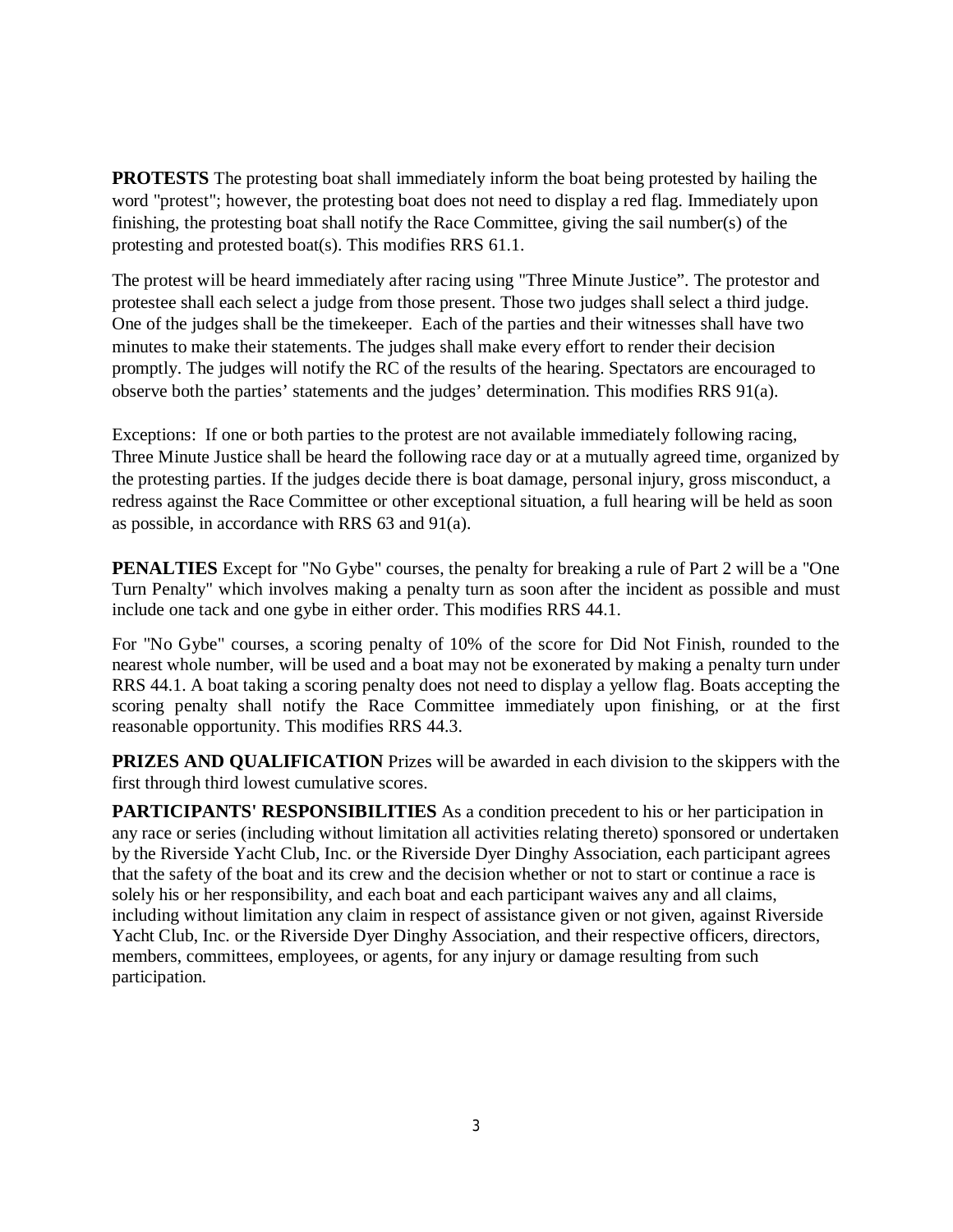### **APPENDIX A**

### **RIVERSIDE DYER DINGHY ASSOCIATION**